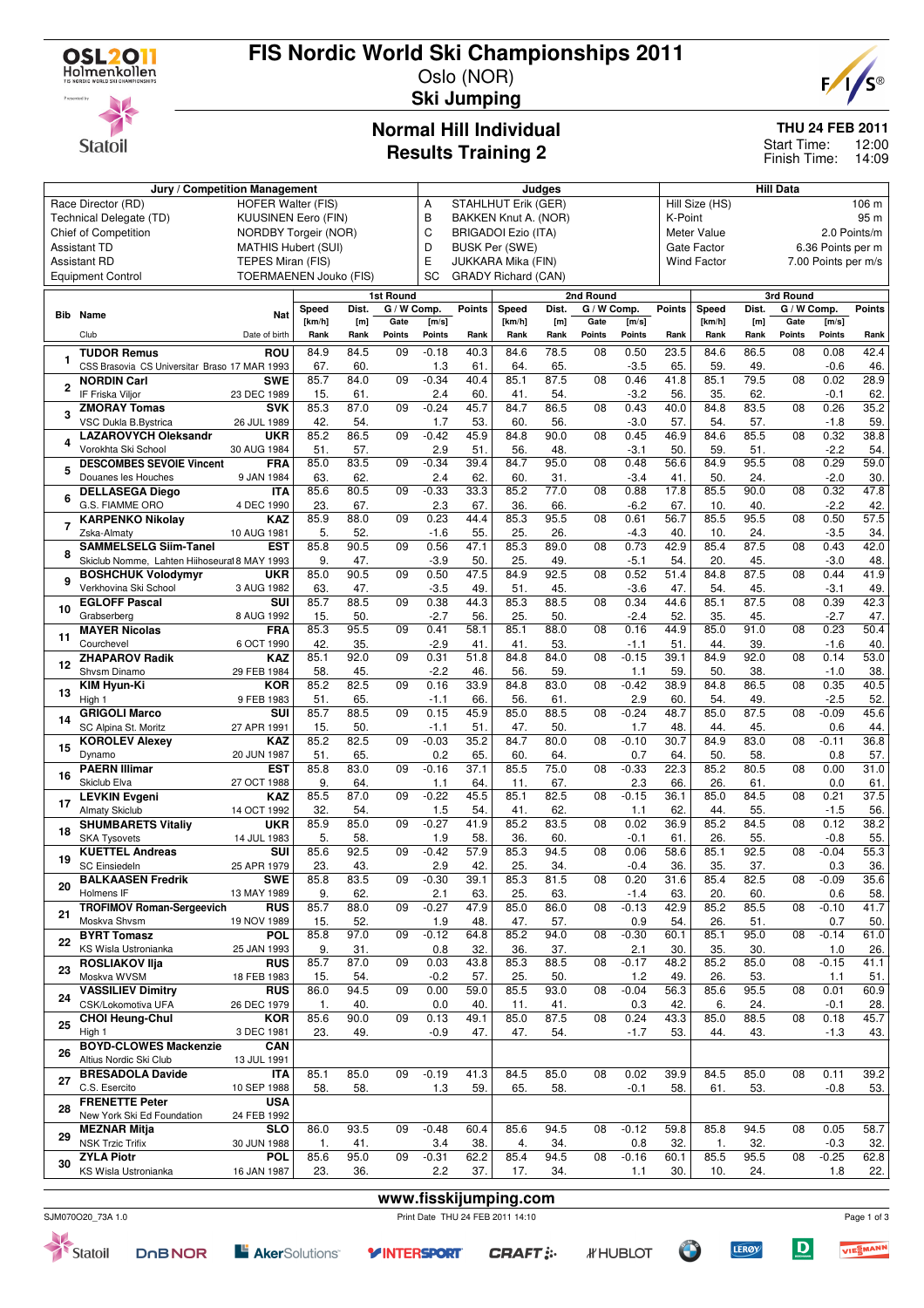

### **FIS Nordic World Ski Championships 2011** Oslo (NOR)



**Statoil** 

## **Ski Jumping**

#### **Normal Hill Individual Results Training 2**

### **THU 24 FEB 2011**

12:00 Finish Time: 14:09 Start Time:

|    |                                                    |                           |                     |                  | 1st Round       |                |                          | 2nd Round            |             |                 |                | 3rd Round     |             |                          |                 |                |               |
|----|----------------------------------------------------|---------------------------|---------------------|------------------|-----------------|----------------|--------------------------|----------------------|-------------|-----------------|----------------|---------------|-------------|--------------------------|-----------------|----------------|---------------|
|    |                                                    |                           | Speed               | Dist.            | G / W Comp.     |                | <b>Points</b>            | Speed                | Dist.       | G / W Comp.     |                | <b>Points</b> | Speed       | Dist.                    | G / W Comp.     |                | <b>Points</b> |
|    | <b>Bib</b> Name                                    | Nat                       | [km/h]              | [m]              | Gate            | [m/s]          |                          | [km/h]               | [m]         | Gate            | [m/s]          |               | [km/h]      | [m]                      | Gate            | [m/s]          |               |
|    | Club                                               | Date of birth             | Rank                | Rank             | Points          | Points         | Rank                     | Rank                 | Rank        | Points          | Points         | Rank          | Rank        | Rank                     | Points          | Points         | Rank          |
| 31 | <b>ZOGRAFSKI Vladimir</b>                          | <b>BUL</b>                | 85.1                | 97.5             | 09              | 0.05           | 64.7                     | 84.4                 | 97.5        | 08              | 0.17           | 63.8          | 84.8        | 97.5                     | 08              | $-0.39$        | 67.7          |
|    | Samokov<br><b>HLAVA Lukas</b>                      | 14 JUL 1993               | 58.<br>85.9         | 26.<br>92.5      | $\overline{09}$ | $-0.3$         | 33.<br>$\overline{57.2}$ | 67.<br>85.5          | 21.<br>99.0 | $\overline{08}$ | $-1.2$         | 21.           | 54.<br>85.5 | 15.<br>95.5              | $\overline{08}$ | 2.7<br>$-0.19$ | 13.           |
| 32 | Dukla Liberec                                      | <b>CZE</b><br>10 SEP 1984 | 5.                  | 43.              |                 | $-0.32$<br>2.2 | 43.                      | 11.                  | 15.         |                 | 0.38<br>$-2.7$ | 65.3<br>20.   | 10.         | 24.                      |                 | 1.3            | 62.3<br>24.   |
|    | <b>MORASSI Andrea</b>                              | <b>ITA</b>                | 85.4                | 91.5             | 09              | $-0.01$        | 53.1                     | 84.7                 | 93.5        | 08              | 0.50           | 53.5          | 84.9        | 83.0                     | 08              | 0.16           | 34.9          |
| 33 | C.S. Forestale                                     | 30 AUG 1988               | 37.                 | 46.              |                 | 0.1            | 45                       | 60                   | 39.         |                 | $-3.5$         | 45.           | 50.         | 58.                      |                 | $-1.1$         | 60.           |
| 34 | <b>SEDLAK Borek</b>                                | <b>CZE</b>                | 85.7                | 97.0             | 09              | 0.00           | 64.0                     | 85.3                 | 98.0        | 08              | 0.56           | 62.1          | 85.5        | 94.5                     | 08              | 0.10           | 58.3          |
|    | Dukla Liberec                                      | 15 JUN 1981               | 15.                 | 31.              |                 | 0.0            | 35.                      | 25.                  | 20.         |                 | $-3.9$         | 25.           | 10.         | 32.                      |                 | $-0.7$         | 33.           |
| 35 | <b>COLLOREDO Sebastian</b>                         | <b>ITA</b>                | 85.3                | 98.0             | 09              | $-0.22$        | 67.5                     | 84.9                 | 100.5       | 08              | 0.47           | 67.7          |             |                          |                 |                |               |
|    | G.S. Fiamme Gialle                                 | 9 SEP 1987                | 42.                 | 24.              |                 | 1.5            | 23.                      | 51.                  | 10.         |                 | $-3.3$         | 16.           |             |                          |                 |                |               |
| 36 | <b>DAMJAN Jernei</b><br>SSK Costella Ilirija       | <b>SLO</b><br>28 MAY 1983 | 85.1<br>58.         | 93.0<br>42.      | 09              | $-0.13$<br>0.9 | 56.9<br>44.              | 84.5<br>65           | 93.0<br>41. | 08              | 0.62<br>$-4.3$ | 51.7<br>46.   | 85.1<br>35. | 95.0<br>30.              | 08              | 0.06<br>$-0.4$ | 59.6<br>29.   |
|    | <b>TAKEUCHI Taku</b>                               | <b>JPN</b>                | 85.6                | $\frac{97.5}{ }$ | 09              | $-0.28$        | 67.0                     | 85.1                 | 97.5        | 08              | 0.39           | 62.3          | 85.1        | 98.5                     | $\overline{08}$ | 0.13           | 66.1          |
| 37 | Kitano Construction Corp. Ski Club 20 MAY 1987     |                           | 23.                 | 26.              |                 | 2.0            | 26                       | 41.                  | 21.         |                 | $-2.7$         | 24.           | 35.         | 12.                      |                 | $-0.9$         | 15.           |
|    | <b>YUMOTO Fumihisa</b>                             | JPN                       | 85.8                | 97.0             | 09              | $-0.26$        | 65.8                     | 85.2                 | 95.0        | 08              | 0.12           | 59.2          | 85.2        | 93.5                     | 08              | 0.46           | 53.8          |
| 38 | Tokyo Biso Group Ski Team                          | 23 APR 1984               | 9.                  | 31.              |                 | 1.8            | 27.                      | 36.                  | 31.         |                 | $-0.8$         | 35.           | 26.         | 35.                      |                 | $-3.2$         | 37.           |
| 39 | <b>MUOTKA OIIi</b>                                 | <b>FIN</b>                | 85.7                | 97.5             | 09              | $-0.10$        | 65.7                     | 85.1                 | 100.5       | 08              | 0.07           | 70.5          | 85.2        | 101.0                    | 08              | 0.17           | 70.8          |
|    | Ounasvaaran Hiihtoseura                            | 14 JUL 1988               | 15                  | 26.              |                 | 0.7            | 28                       | 41.                  | 10.         |                 | $-0.5$         | 13.           | 26.         | 5.                       |                 | $-1.2$         | 7.            |
| 40 | <b>AHONEN Janne</b><br>Lahden Hiihtoseura          | <b>FIN</b><br>11 MAY 1977 | 86.0<br>$\mathbf 1$ | 98.0<br>24.      | $\overline{09}$ | 0.22<br>$-1.5$ | 64.5                     | 85.7<br>$\mathbf{2}$ | 95.5<br>26. | $\overline{08}$ | $-0.04$<br>0.3 | 61.3<br>28.   | 85.8<br>1.  | $\overline{97.0}$<br>20. | $\overline{08}$ | 0.20           | 62.6          |
|    | <b>KOIVURANTA Anssi</b>                            | <b>FIN</b>                | 85.5                | 99.5             | 09              | 0.53           | 34.<br>65.3              | 84.9                 | 93.0        | 08              | 0.18           | 54.7          | 85.2        | 98.0                     | 08              | $-1.4$<br>0.33 | 23.<br>63.7   |
| 41 | Kuusamon Erä-Veikot                                | 3 JUL 1988                | 32.                 | 20.              |                 | $-3.7$         | 29                       | 51.                  | 41.         |                 | $-1.3$         | 44.           | 26.         | 13.                      |                 | $-2.3$         | 19.           |
|    | <b>TEPES Jurij</b>                                 | <b>SLO</b>                |                     |                  |                 |                |                          |                      |             |                 |                |               |             |                          |                 |                |               |
| 42 | SD Dolomiti                                        | 14 FEB 1989               |                     |                  |                 |                |                          |                      |             |                 |                |               |             |                          |                 |                |               |
| 43 | <b>FREITAG Richard</b>                             | <b>GER</b>                | 85.5                | 100.5            | 09              | 0.22           | 69.5                     | 85.5                 | 98.5        | 08              | 0.08           | 66.4          | 85.4        | 94.0                     | $\overline{08}$ | 0.18           | 56.7          |
|    | SG Nickelhuette Aue                                | 14 AUG 1991               | 32.                 | 18.              |                 | $-1.5$         | 21.                      | 11.                  | 17.         |                 | $-0.6$         | 18.           | 20.         | 34.                      |                 | $-1.3$         | 35.           |
| 44 | <b>HULA Stefan</b><br>SSR LZS SOKOL Szczyrk        | POL<br>29 SEP 1986        | 85.2<br>51.         | 103.5<br>8.      | 09              | 0.44<br>$-3.1$ | 73.9<br>13.              | 84.8<br>56.          | 93.5<br>39. | 08              | $-0.05$<br>0.3 | 57.3<br>39.   | 84.5<br>61. | 89.5<br>41.              | 08              | $-0.10$<br>0.7 | 49.7<br>41.   |
|    | <b>KORNILOV Denis</b>                              | <b>RUS</b>                |                     |                  |                 |                |                          |                      |             |                 |                |               |             |                          |                 |                |               |
| 45 | Sdushor N. Novgorod Dinamo                         | 17 AUG 1986               |                     |                  |                 |                |                          |                      |             |                 |                |               |             |                          |                 |                |               |
|    | <b>JANDA Jakub</b>                                 | <b>CZE</b>                | 85.5                | 102.5            | 09              | 0.43           | 72.0                     | 85.2                 | 95.5        | 08              | 0.07           | 60.5          |             |                          |                 |                |               |
| 46 | Dukla Liberec                                      | 27 APR 1978               | 32.                 | 12.              |                 | $-3.0$         | 16.                      | 36                   | 26.         |                 | $-0.5$         | 29            |             |                          |                 |                |               |
| 47 | <b>BODMER Pascal</b>                               | <b>GER</b>                | 85.8                | 103.0            | 09              | 0.26           | 74.2                     | 85.6                 | 100.0       | 08              | $-0.16$        | 71.1          | 85.4        | 89.0                     | 08              | $-0.53$        | 51.7          |
|    | SV Messstetten                                     | 4 JAN 1991                | 9.                  | 9.               |                 | $-1.8$         | 11                       | 4.                   | 13.<br>95.0 |                 | 1.1            | 11.           | 20.         | 42                       |                 | 3.7            | 39.           |
| 48 | <b>HAPPONEN Janne</b><br>Puijon Hiihtoseura        | <b>FIN</b><br>18 JUN 1984 | 85.6<br>23.         | 101.5<br>15.     | 09              | 0.47<br>$-3.3$ | 69.7<br>19.              | 85.4<br>17.          | 31.         | 08              | 0.07<br>$-0.5$ | 59.5<br>33.   | 85.5<br>10. | 96.5<br>22.              | $\overline{08}$ | $-0.19$<br>1.3 | 64.3<br>18.   |
|    | <b>SCHMITT Martin</b>                              | <b>GER</b>                | 85.9                | 105.5            | 09              | 0.37           | 78.4                     | 85.6                 | 99.0        | 08              | $-0.08$        | 68.6          | 85.5        | 103.0                    | 08              | 0.14           | 75.0          |
| 49 | SC Furtwangen                                      | 29 JAN 1978               | 5.                  | 2.               |                 | $-2.6$         | 7.                       | 4.                   | 15          |                 | 0.6            | 14.           | 10.         | 2.                       |                 | $-1.0$         | 4.            |
| 50 | <b>MATURA Jan</b>                                  | <b>CZE</b>                | 85.3                | 102.0            | $\overline{08}$ | 0.70           | 72.3                     | 85.3                 | 93.0        | 08              | $-0.23$        | 57.6          | 85.1        | 96.5                     | 08              | 0.28           | 61.0          |
|    | Dukla Liberec                                      | 29 JAN 1980               | 42.                 | 13.              | 3.2             | $-4.9$         | 15.                      | 25.                  | 41.         |                 | 1.6            | 38.           | 35.         | 22.                      |                 | $-2.0$         | 26.           |
| 51 | <b>CHEDAL Emmanuel</b>                             | <b>FRA</b>                | 85.3                | 101.0            | $\overline{08}$ | 0.73           | 70.1                     | 85.4                 | 94.0        | 08              | $-0.20$        | 59.4          | 85.8        | $\overline{97.5}$        | $\overline{08}$ | 0.25           | 63.2          |
|    | <b>SC Courchevel</b><br><b>TOCHIMOTO Shohei</b>    | 15 JAN 1983<br><b>JPN</b> | 42.<br>85.1         | 16.<br>99.0      | 3.2<br>08       | $-5.1$<br>0.53 | 18<br>67.5               | 17.<br>85.3          | 37.<br>92.0 | 08              | 1.4<br>$-0.22$ | 34.<br>55.5   | 1.<br>85.2  | 15.<br>97.0              | 08              | $-1.8$<br>0.30 | 21.<br>61.9   |
| 52 | Snow Brand Ski Team                                | 21 DEC 1989               | 58.                 | 21.              | 3.2             | $-3.7$         | 23.                      | 25.                  | 47.         |                 | 1.5            | 43.           | 26.         | 20.                      |                 | $-2.1$         | 25.           |
|    | <b>PREVC Peter</b>                                 | <b>SLO</b>                | 85.0                | 95.0             | 08              | 0.42           | 60.3                     | 85.3                 | 92.5        | 08              | $-0.46$        | 58.2          | 85.1        | 88.5                     | 08              | 0.41           | 44.1          |
| 53 | SK Triglav Kranj                                   | 20 SEP 1992               | 63                  | 36.              | 3.2             | $-2.9$         | 39.                      | 25.                  | 45.         |                 | 3.2            | 37.           | 35          | 43.                      |                 | $-2.9$         | 45.           |
| 54 | <b>KASAI Noriaki</b>                               | <b>JPN</b>                | 85.3                | 102.0            | 08              | 0.52           | 73.6                     | 85.1                 | 95.5        | 08              | $-0.22$        | 62.5          | 85.0        | 97.5                     | 08              | 0.23           | 63.4          |
|    | Tsuchiya Home Ski Team                             | 6 JUN 1972                | 42.                 | 13.              | 3.2             | $-3.6$         | 14.                      | 41.                  | 26.         |                 | 1.5            | 23.           | 44.         | 15.                      |                 | $-1.6$         | 20.           |
| 55 | <b>KRANJEC Robert</b>                              | <b>SLO</b>                |                     |                  |                 |                |                          |                      |             |                 |                |               |             |                          |                 |                |               |
|    | SK Triglav Kranj<br><b>KARELIN Pavel</b>           | 16 JUL 1981<br><b>RUS</b> | 85.2                | 101.0            | 08              | 0.17           | 74.0                     | 85.3                 | 97.0        | 08              | $-0.25$        | 65.8          | 85.4        | 99.5                     | 08              | $-0.29$        | 71.0          |
| 56 | Nizhniy Novgorod                                   | 27 APR 1990               | 51.                 | 16.              | 3.2             | $-1.2$         | 12.                      | 25.                  | 23.         |                 | 1.8            | 19.           | 20.         | 8.                       |                 | 2.0            | 6.            |
|    | <b>BARDAL Anders</b>                               | <b>NOR</b>                | 85.6                | 103.0            | 08              | 0.17           | 78.0                     | 85.7                 | 101.0       | 08              | $-0.27$        | 73.9          | 85.8        | 99.0                     | 08              | $-0.16$        | 69.1          |
| 57 | Steinkjer Skiklubb/Tronderhopp                     | 24 AUG 1982               | 23.                 | 9.               | 3.2             | $-1.2$         | 9.                       | 2.                   | 8.          |                 | 1.9            | 6.            | 1.          | 9.                       |                 | 1.1            | 9.            |
| 58 | <b>NEUMAYER Michael</b>                            | <b>GER</b>                | 85.2                | 95.0             | 08              | $-0.06$        | 63.6                     | 85.6                 | 98.5        | 08              | $-0.04$        | 67.3          | 85.6        | 97.5                     | 08              | $-0.04$        | 65.3          |
|    | SK Berchtesgaden                                   | 15 JAN 1979               | 51.                 | 36.              | 3.2             | 0.4            | 36.                      | 4.                   | 17.         |                 | 0.3            | 17.           | 6.          | 15.                      |                 | 0.3            | 16.           |
| 59 | <b>ROMOEREN Bjoern Einar</b><br>Oevrevoll Hosle IL | <b>NOR</b>                | 85.0<br>63.         | 100.0<br>19.     | 08<br>3.2       | $-0.31$<br>2.2 | 75.4<br>10.              | 84.9<br>51.          | 95.5        | 08              | $-0.14$<br>1.0 | 62.0<br>26.   | 84.7<br>58. | 100.0                    | 08              | 0.04<br>$-0.3$ | 69.7<br>8.    |
|    | <b>UHRMANN Michael</b>                             | 1 APR 1981<br><b>GER</b>  | 85.4                | 97.5             | 08              | 0.10           | 67.5                     | 85.4                 | 26.<br>98.5 | 08              | $-0.11$        | 67.8          | 85.5        | 7.<br>99.0               | 08              | $-0.10$        | 68.7          |
| 60 | WSV DJK Rastbuechl                                 | 16 SEP 1978               | 37.                 | 26.              | 3.2             | $-0.7$         | 23.                      | 17.                  | 17.         |                 | 0.8            | 15.           | 10.         | 9.                       |                 | 0.7            | 10.           |
|    | <b>JACOBSEN Anders</b>                             | <b>NOR</b>                | 85.3                | 99.0             | 08              | 0.01           | 71.1                     | 85.5                 | 102.5       | 08              | $-0.20$        | 76.4          | 85.5        | 102.0                    | $\overline{08}$ | $-0.25$        | 75.8          |
| 61 | Ringkollen Skiklubb                                | 17 FEB 1985               | 42.                 | 21.              | 3.2             | $-0.1$         | 17.                      | 11.                  | З.          |                 | 1.4            | 3.            | 10.         | 4.                       |                 | 1.8            | 3.            |
| 62 | <b>KOUDELKA Roman</b>                              | <b>CZE</b>                |                     |                  |                 |                |                          |                      |             |                 |                |               |             |                          |                 |                |               |
|    | LSK Lomnice nad Popelkov                           | 9 JUL 1989                |                     |                  |                 |                |                          |                      |             |                 |                |               |             |                          |                 |                |               |
| 63 | <b>ITO Daiki</b>                                   | <b>JPN</b>                | 85.4                | 95.0             | 08              | $-0.30$        | 65.3                     | 85.5                 | 100.0       | 08              | $-0.18$        | 71.3          |             |                          |                 |                |               |
|    | Snow Brand Ski Team                                | 27 DEC 1985               | 37.                 | 36.              | 3.2             | 2.1            | 29.                      | 11.                  | 13.         |                 | 1.3            | 9.            |             |                          |                 |                |               |

|                   |               |                                     | www.fisskijumping.com            |               |                         |       |           |             |
|-------------------|---------------|-------------------------------------|----------------------------------|---------------|-------------------------|-------|-----------|-------------|
| SJM070O20 73A 1.0 |               |                                     | Print Date THU 24 FEB 2011 14:10 |               |                         |       |           | Page 2 of 3 |
| Statoil           | <b>DOBNOR</b> | <b>E</b> AkerSolutions <sup>®</sup> | <b>Y INTERSPORT</b>              | <b>CRAFT:</b> | <b><i>IF</i></b> HUBLOT | LERØY | $\vert$ D | VIESMANN    |